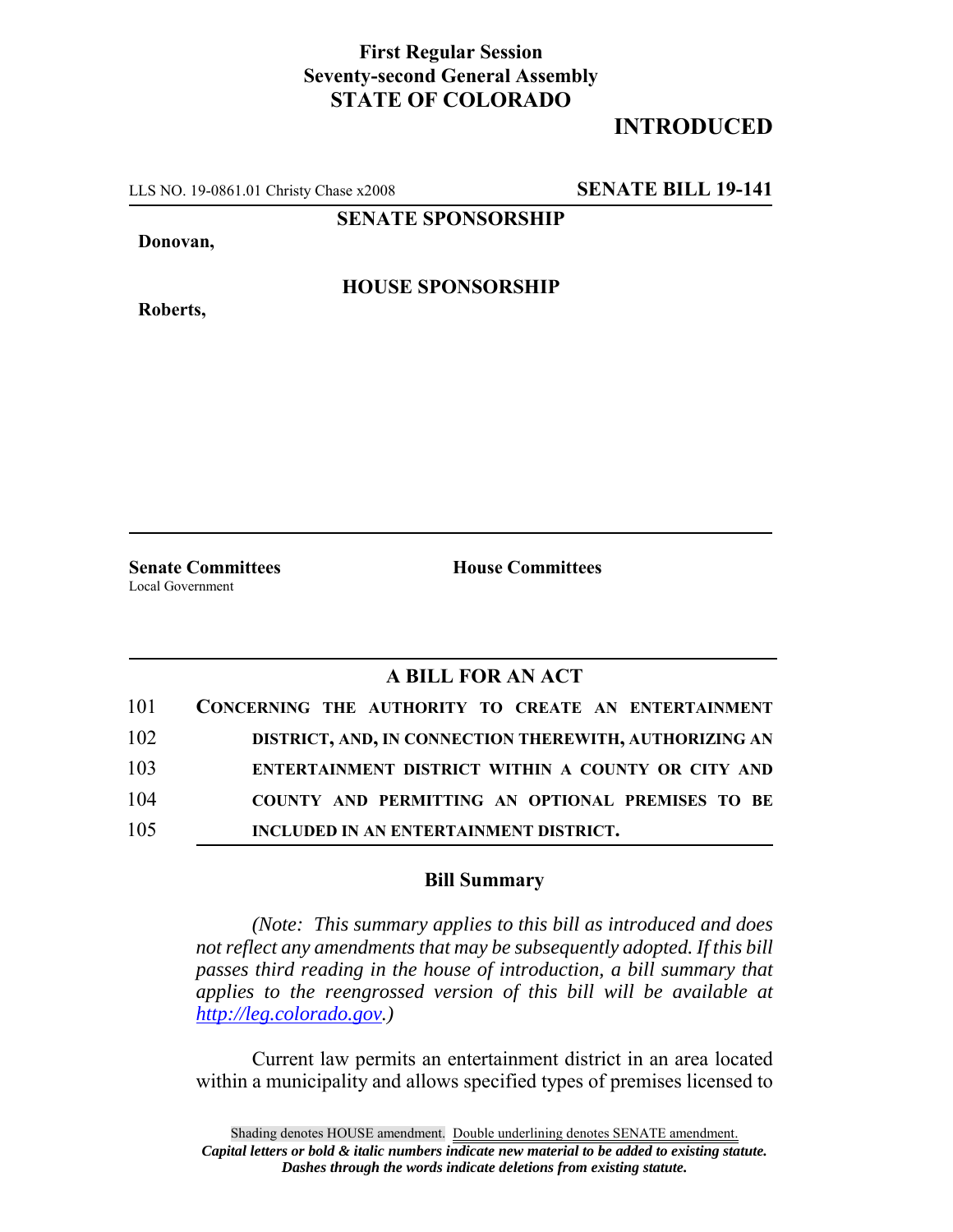serve alcohol for consumption on the premises to be included in the entertainment district.

The bill allows an entertainment district to be formed in an area located within a city and county or county and adds optional premises licensees to the list of licensed premises permitted to attach to an entertainment district.

| $\mathbf{1}$   | Be it enacted by the General Assembly of the State of Colorado:                          |
|----------------|------------------------------------------------------------------------------------------|
| $\overline{2}$ | <b>SECTION 1.</b> In Colorado Revised Statutes, 44-3-103, amend                          |
| $\overline{3}$ | $(15)(a)$ , $(15)(c)(X)$ , and $(15)(c)(XI)$ ; and <b>add</b> $(15)(c)(XII)$ as follows: |
| $\overline{4}$ | 44-3-103. Definitions. As used in this article 3 and article 4 of                        |
| 5              | this title 44, unless the context otherwise requires:                                    |
| 6              | (15) "Entertainment district" means an area that:                                        |
| $\overline{7}$ | Is located within a municipality, CITY AND COUNTY, OR<br>(a)                             |
| 8              | COUNTY and is designated in accordance with section $44-3-301(11)(b)$ as                 |
| 9              | an entertainment district;                                                               |
| 10             | (c) Contains at least twenty thousand square feet of premises that,                      |
| 11             | at the time the district is created, is licensed pursuant to this article 3 as           |
| 12             | $a$ :                                                                                    |
| 13             | $(X)$ Limited winery; or                                                                 |
| 14             | (XI) Lodging and entertainment facility licensee; OR                                     |
| 15             | (XII) OPTIONAL PREMISES.                                                                 |
| 16             | <b>SECTION 2.</b> In Colorado Revised Statutes, 44-3-301, amend                          |
| 17             | $(11)(e)$ (I) as follows:                                                                |
| 18             | 44-3-301. Licensing in general. $(11)$ (e) $(I)$ A licensed tavern,                      |
| 19             | lodging and entertainment facility, hotel and restaurant, brew pub,                      |
| 20             | distillery pub, retail gaming tavern, vintner's restaurant, beer and wine                |
| 21             | licensee, manufacturer or beer wholesaler that operates a sales room, or                 |
| 22             | limited winery, OR OPTIONAL PREMISES that wishes to attach to a common                   |